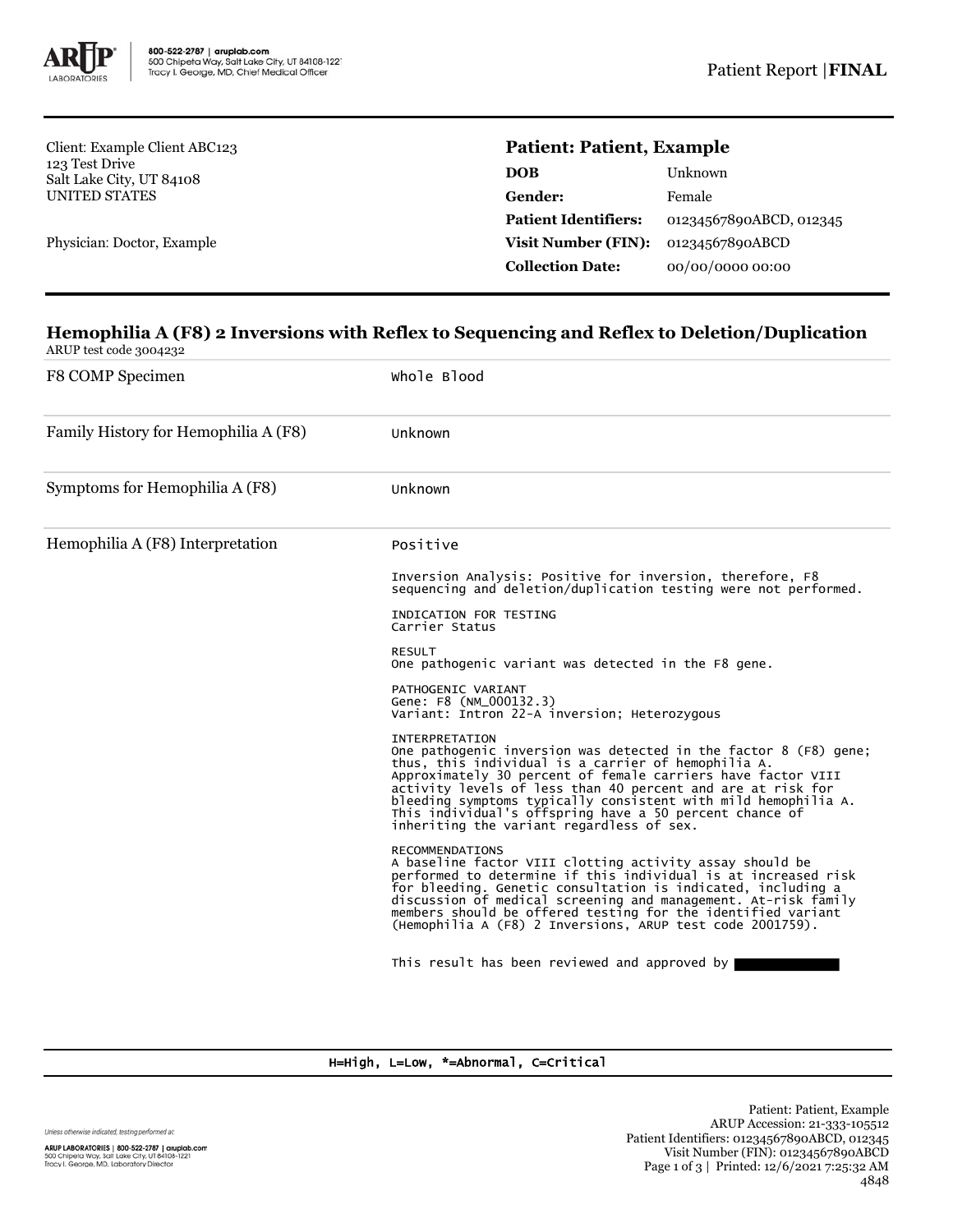

BACKGROUND INFORMATION: Hemophilia A (F8) 2 Inversions with Reflex to Sequencing and Reflex to Deletion/Duplication CHARACTERISTICS: Hemophilia A is characterized by deficiency of factor VIII clotting activity. Less than 1 percent factor VIII activity results in severe deficiency associated with<br>spontaneous joint or deep muscle bleeding. Moderate deficiency<br>(1-5 percent activity) and mild deficiency (6-40 percent<br>activity) are associated with prolonged bleeding increased bleeding tendencies. EPIDEMIOLOGY: 1 in 5,000 live male births worldwide CAUSE: Pathogenic F8 germline variants INHERITANCE: X-linked recessive. In the estimated 30 percent of cases that appear to be de novo, the mother is found to be a carrier at least 80 percent of the time. PENETRANCE: 100 percent in males. Approximately 30 percent of female carriers have factor VIII activity levels of less than 40 percent and are at risk for bleeding symptoms typically consistent with mild hemophilia A. CLINICAL SENSITIVITY: 98 percent GENE TESTED: F8 (NM\_000132.4) METHODOLOGY: F8 intron 22-A and intron 1 inversions detected by inverse PCR and electrophoresis. Capture of all coding exons and exon-intron junctions of the F8 gene, followed by massively parallel sequencing. Sanger sequencing performed as necessary to fill in regions of low coverage and confirm reported variants. Multiplex ligation-dependent probe amplification (MLPA) of the F8 gene. ANALYTICAL SENSITIVITY/SPECIFICITY: The analytical sensitivity and specificity for inversion analysis and MLPA is 99 percent. The analytical sensitivity of sequencing is approximately 99 percent for single nucleotide variants (SNVs) and greater than 93 percent for insertions/duplications/deletions from 1-10 base pairs in size. Variants greater than 10 base pairs may be<br>detected, but the analytical sensitivity may be reduced.<br>LIMITATIONS: A negative result does not exclude a diagnosis of<br>or carrier status for hemophilia A. This tes the F8 gene. Variants in regions that are not included in the preferred transcript are not detected. Regulatory region variants and deep intronic variants, other than the type 1 or<br>type 2 intron 22-A and intron 1 inversions, will not be<br>identified. Rare F8 intron 22-A and intron 1 inversions<br>different breakpoints may not be detected by thi detected based on the breakpoints of the rearrangement.<br>Deletions/duplications/insertions of any size may not be<br>detected by massively parallel sequencing. Diagnostic errors can<br>occur due to rare sequence variations. In so transplantation. Noncoding transcripts were not analyzed. This test was developed and its performance characteristics

determined by ARUP Laboratories. It has not been cleared or approved by the US Food and Drug Administration. This test was performed in a CLIA-certified laboratory and is intended for clinical purposes.

Counseling and informed consent are recommended for genetic testing. Consent forms are available online.

#### H=High, L=Low, \*=Abnormal, C=Critical

Unless otherwise indicated, testing performed at:

ARUP LABORATORIES | 800-522-2787 | aruplab.com<br>500 Chipeta Way, Salt Lake City, UT 84108-1221<br>Tracy I. George, MD, Laboratory Director

Patient: Patient, Example ARUP Accession: 21-333-105512 Patient Identifiers: 01234567890ABCD, 012345 Visit Number (FIN): 01234567890ABCD Page 2 of 3 | Printed: 12/6/2021 7:25:32 AM 4848